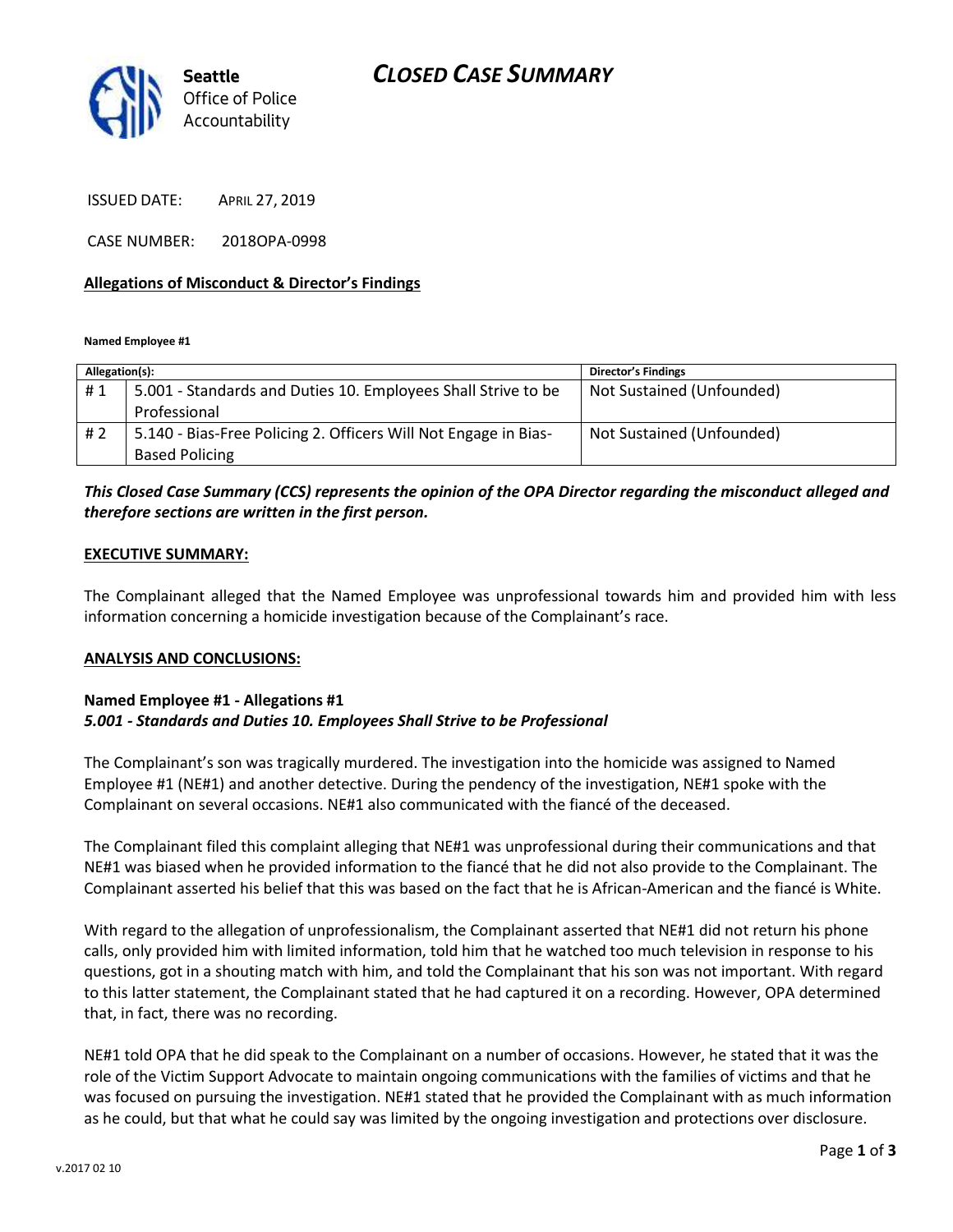

**Seattle** *Office of Police Accountability*

# *CLOSE CASE SUMMARY*

OPA CASE NUMBER: 2018OPA-0998

NE#1 did not recall ever telling the Complainant that he watched too much television or getting in a yelling match. NE#1 further denied telling the Complainant that his son was not important. To the contrary, NE#1 said to OPA that he took the investigation very seriously and thought the victim was important. He asserted that he and the other Detective assigned to the case did a good job as they were able to refer the case to the King County Prosecuting Attorney's Office.

SPD Policy 5.001-POL-10 requires that SPD employees "strive to be professional at all times." The policy further instructs that "employees may not engage in behavior that undermines public trust in the Department, the officer, or other officers." (SPD Policy 5.001-POL-10.) The policy further states the following: "Any time employees represent the Department or identify themselves as police officers or Department employees, they will not use profanity directed as an insult or any language that is derogatory, contemptuous, or disrespectful toward any person." (*Id*.)

At the outset, I note my deep sympathy for the Complainant's loss. I cannot imagine how frustrating it must have been for the Complainant to wait for the investigation to take place, while not receiving updates as frequently as he wanted to and while not getting full information. Even though I believe that this is more than understandable, I do not find that this constitutes unprofessional behavior on NE#1's behalf. To the contrary, NE#1 was bound by strict disclosure requirements and, based on his account, tried to be as responsive as he could and to provide as much information as he could.

To the extent it could be proved that NE#1 told the Complainant that his son was unimportant, this would certainly have been an unprofessional statement. However, NE#1 denied that he said this and there is no evidence in the record, including no recorded statement as the Complainant initially asserted, proving otherwise.

Ultimately, there is insufficient evidence to prove that NE#1 was unprofessional. As such, I recommend that this allegation be Not Sustained – Unfounded.

Recommended Finding: **Not Sustained (Unfounded)**

### **Named Employee #1 - Allegation #2** *5.140 - Bias-Free Policing 2. Officers Will Not Engage in Bias-Based Policing*

SPD policy prohibits biased policing, which it defines as "the different treatment of any person by officers motivated by any characteristic of protected classes under state, federal, and local laws as well other discernible personal characteristics of an individual." (SPD Policy 5.140.) This includes different treatment based on the race of the subject. (*See id*.)

As discussed above, the Complainant alleged that NE#1 engaged in biased policing when he provided information to his son's fiancé, who is White, but not to the Complainant, who is African-American.

During its investigation, OPA attempted to contact the fiancé in order to interview her; however, she did not participate in an interview. NE#1 denied that he provided more information to the fiancé because of her or the Complainant's race. He stated, however, that he did maintain close contact with her because of the nature of her relationship with the victim, who was an adult at the time of the shooting.